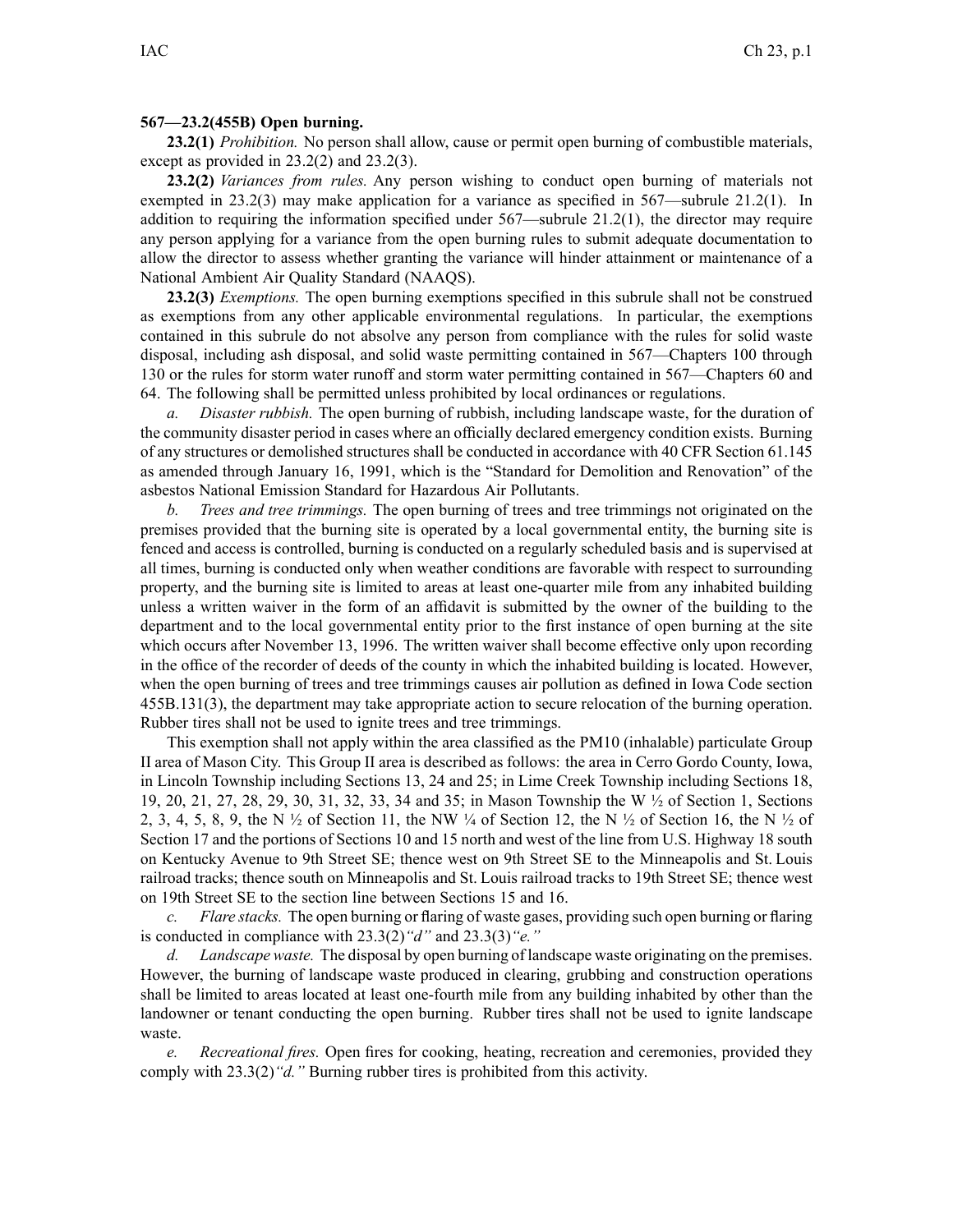*f. Residential waste.* Backyard burning of residential waste at dwellings of four-family units or less. The adoption of more restrictive ordinances or regulations of <sup>a</sup> governing body of the political subdivision, relating to control of backyard burning, shall not be precluded by these rules.

*g. Training fires.* For purposes of subrule 23.2(3), <sup>a</sup> "training fire" is <sup>a</sup> fire set for the purposes of conducting bona fide training of public or industrial employees in firefighting methods. For purposes of this paragraph, "bona fide training" means training that is conducted according to the National Fire Protection Association 1403 Standard of Live Fire Training Evolutions (2002 Edition) or <sup>a</sup> comparable training fire standard. A training fire may be conducted, provided that all of the following conditions are met:

- (1) A training fire on <sup>a</sup> building is conducted with the building structurally intact.
- (2) The training fire does not include the controlled burn of <sup>a</sup> demolished building.

(3) If the training fire is to be conducted on <sup>a</sup> building, written notification is provided to the department on DNR Form 542-8010, Notification of an Iowa Training Fire-Demolition or <sup>a</sup> Controlled Burn of <sup>a</sup> Demolished Building, and is postmarked or delivered to the director at least ten working days before such action commences.

(4) Notification shall be made in accordance with 40 CFR Section 61.145, "Standard for Demolition and Renovation" of the asbestos National Emission Standard for Hazardous Air Pollutants (NESHAP), as amended through January 16, 1991.

(5) All asbestos-containing materials shall be removed prior to the training fire.

(6) Asphalt roofing may be burned in the training fire only if notification to the director contains testing resultsindicating that none of the layers of asphalt roofing contain asbestos. During each calendar year, each fire department may conduct no more than two training fires on buildings where asphalt roofing has not been removed, provided that for each of those training fires the asphalt roofing material presen<sup>t</sup> has been tested to ensure that it does not contain asbestos. Each fire department's limit on the burning of asphalt roofing shall include both training fires and the controlled burning of <sup>a</sup> demolished building, as specified in 23.2(3)*"j."*

(7) Rubber tires shall not be burned during <sup>a</sup> training fire.

*h. Paper or plastic pesticide containers and seed corn bags.* The disposal by open burning of paper or plastic pesticide containers (except those formerly containing organic forms of beryllium, selenium, mercury, lead, cadmium or arsenic) and seed corn bags resulting from farming activities occurring on the premises. Such open burning shall be limited to areas located at least one-fourth mile from any building inhabited by other than the landowner or tenant conducting the open burning, livestock area, wildlife area, or water source. The amount of paper or plastic pesticide containers and seed corn bags that can be disposed of by open burning shall not exceed one day's accumulation or 50 pounds, whichever is less. However, when the burning of paper or plastic pesticide containers or seed corn bags causes <sup>a</sup> nuisance, the director may take action to secure relocation of the burning operation. Since the concentration levels of pesticide combustion products near the fire may be hazardous, the person conducting the open burning should take precautions to avoid inhalation of the pesticide combustion products.

*i. Agricultural structures.* The open burning of agricultural structures, provided that the open burning occurs on the premises and, for agricultural structures located within <sup>a</sup> city or town, at least one-fourth mile from any building inhabited by <sup>a</sup> person other than the landowner, <sup>a</sup> tenant, or an employee of the landowner or tenant conducting the open burning unless <sup>a</sup> written waiver in the form of an affidavit is submitted by the owner of the building to the department prior to the open burning; all chemicals and asphalt roofing are removed; burning is conducted only when weather conditions are favorable with respec<sup>t</sup> to surrounding property; and permission from the local fire chief is secured in advance of the burning. Rubber tires shall not be used to ignite agricultural structures. The asbestos National Emission Standard for Hazardous Air Pollutants (NESHAP), as amended through January 16, 1991, requires the burning of agricultural structures to be conducted in accordance with 40 CFR Section 61.145, "Standard for Demolition and Renovation."

For the purposes of this subrule, "agricultural structures" means barns, machine sheds, storage cribs, animal confinement buildings, and homes located on the premises and used in conjunction with crop production, livestock or poultry raising and feeding operations. "Agricultural structures," for asbestos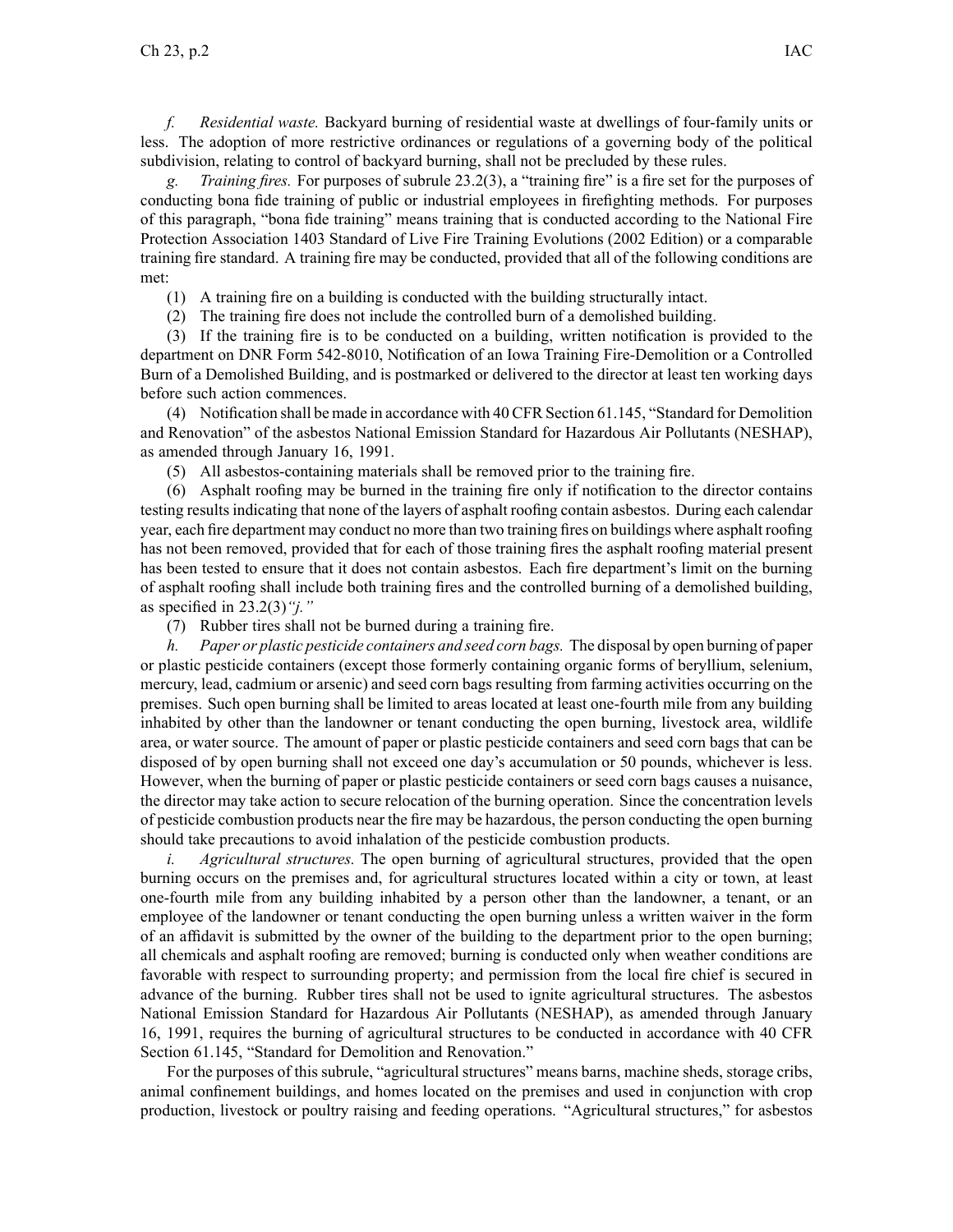NESHAP purposes, includes all of the above, with the exception of <sup>a</sup> single residential structure on the premises having four or fewer dwelling units, which has been used only for residential purposes.

*j. Controlled burning of <sup>a</sup> demolished building.* A city, as "city" is defined in Iowa Code section 362.2(4), with approval of its council, as "council" is defined in Iowa Code section 362.2(8), may conduct <sup>a</sup> controlled burn of <sup>a</sup> demolished building. A city is the only party that may conduct such <sup>a</sup> burn and is responsible for ensuring that all of the following conditions are met:

(1) *Prohibition.* The controlled burning of <sup>a</sup> demolished building is prohibited within the city limits of Cedar Rapids, Marion, Hiawatha, Council Bluffs, Carter Lake, Des Moines, West Des Moines, Clive, Windsor Heights, Urbandale, Pleasant Hill, Buffalo, Davenport, Mason City or any other area where area-specific state implementation plans require the control of particulate matter.

(2) *Notification requirements.* For each building proposed to be burned, the city fire department or <sup>a</sup> city official, on behalf of the city, shall submit to the department <sup>a</sup> completed notification postmarked at least 10 working days prior to commencing demolition and at least 30 days before the proposed controlled burn commences. Documentation of city council approval shall be submitted with the notification. Information required to be provided shall include: the exact location of the burn site; the approximate distance to the nearest neighboring residence or business; the method used by the city to notify nearby residents of the proposed burn; an explanation of why alternative methods of demolition debris managemen<sup>t</sup> are not being used; and information required by 40 CFR Section 61.145, "Standard for Demolition and Renovation" of the asbestos National Emission Standard for Hazardous Air Pollutants (NESHAP), as amended through January 16, 1991. Notification shall be provided on DNR Form 542-8010, Notification of an Iowa Training Fire-Demolition or <sup>a</sup> Controlled Burn of <sup>a</sup> Demolished Building. For burns conducted outside the city limits, the city shall send to the chairperson of the applicable county board <sup>a</sup> copy of the completed DNR notification form 542-8010 and documentation of city council approval. Notification to the county board shall be postmarked, faxed or sent by electronic mail at least 30 days before the proposed controlled burn commences.

(3) *Asbestos removal requirements.* All asbestos-containing materials shall be removed before the building to be burned is demolished. The department may require proof that any applicable inspection, notification, removal and demolition occurred, or will occur, in accordance with 40 CFR Section 61.145, "Standard for Demolition and Renovation" of the asbestos National Emission Standard for Hazardous Air Pollutants (NESHAP), as amended through January 16, 1991.

(4) *Requirements for asphalt roofing.* During each calendar year, each city shall conduct no more than two controlled burns of <sup>a</sup> demolished building in which asphalt roofing has not been removed, provided that for each controlled burn of <sup>a</sup> demolished building the asphalt roofing material presen<sup>t</sup> has been tested to ensure that it does not contain asbestos. Each city's limit on the burning of asphalt roofing shall include both the controlled burning of <sup>a</sup> demolished building and training fires, as specified in paragraph 23.2(3)*"g."*

(5) *Building size limit.* For each proposed controlled burn located within the city limits, more than one demolished building may be included in the burn, provided that the sum total of all building material to be burned at <sup>a</sup> designated site does not exceed 1700 square feet in size. For <sup>a</sup> controlled burn site located outside the city limits, the sum total of all building material to be burned, per day, may not exceed 1700 square feet in size. For purposes of this subparagraph, "square feet" includes both finished and unfinished basements and excludes unfinished attics, carports, attached garages, and porches that are not protected from weather.

(6) *Time of day requirements.* The controlled burning of <sup>a</sup> demolished building may be conducted only between the hours of 6 a.m. and 6 p.m. and only when weather conditions are favorable with respec<sup>t</sup> to surrounding property. The city shall adequately schedule and sufficiently control the burn to ensure that burning is completed by 6 p.m.

(7) *Prohibited materials.* Rubber tires, chemicals, furniture, carpeting, household appliances, vinyl products (such as flooring or siding), trade waste, garbage, rubbish, landscape waste, residential waste, and other nonstructural materials shall not be burned.

(8) *Limits on the number and location of burns.* For burns conducted within the city limits, each city may undertake no more than one controlled burn of demolished building material in every